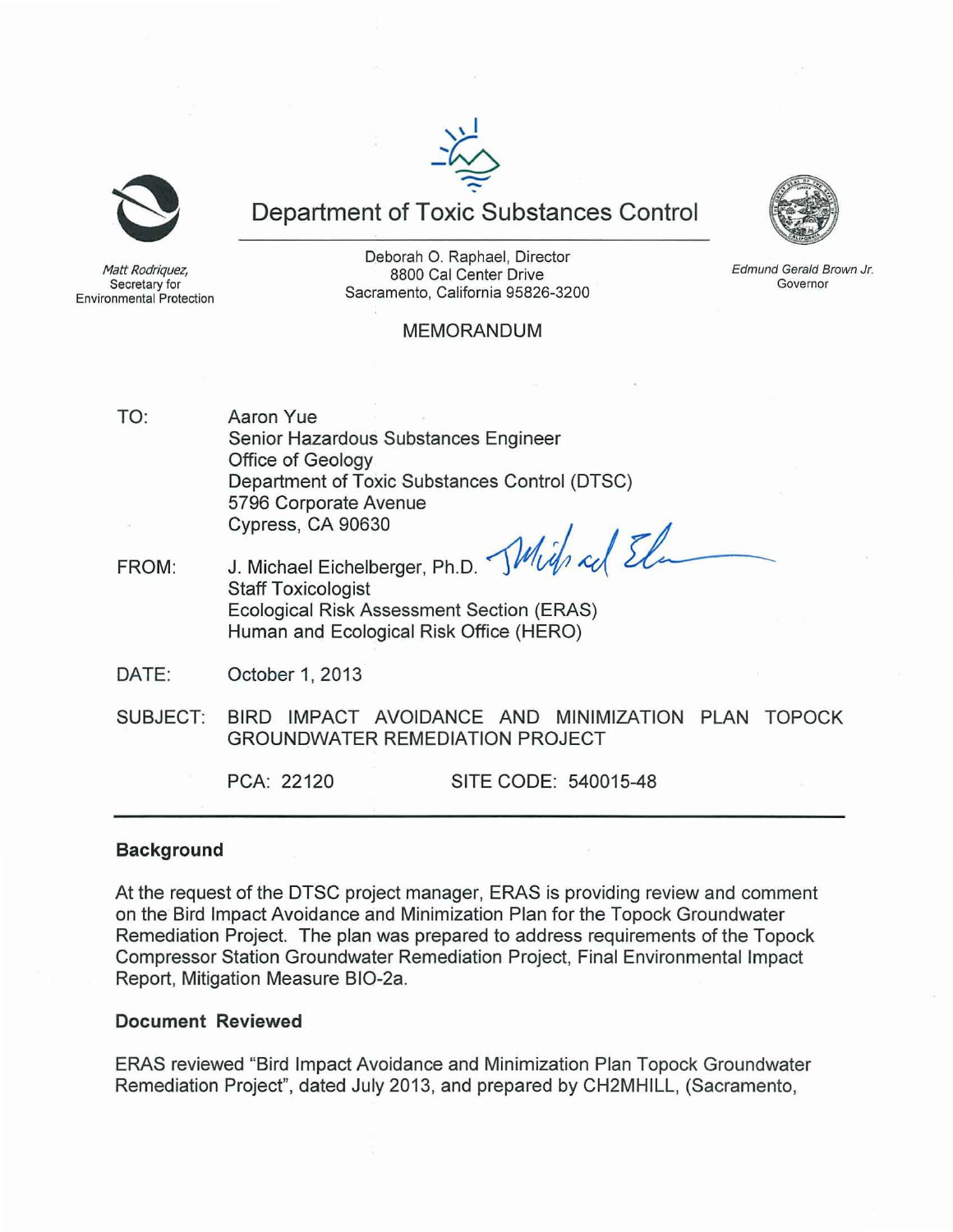Aaron Vue October 1, 2013 2 California). ERAS received the report for review via an Envirostor request dated September 26, 2013.

# **Scope of the Review**

The report was reviewed for scientific content related to the Technical Memorandum summary of Media-to-Plant Uptake Models and their Application in the Topock Human and Ecological Risk Assessments. Grammatical or typographical errors not affecting the technical meaning were not noted.

# **General Comments**

ERAS reviewed the report and additional references to verify habitat requirements and nesting behavior of the 8 special status species described on pages 3-1 through 3-6 of the report, and, concurs that habitat is marginal for many of the special status species. However, as the report indicates, the potential for these species to occur at the site cannot be summarily ruled out. The report proposes temporal and spatial avoidance for these species as well as Migratory Bird Treaty Act (MBTA) and the California Department of Fish and Game (now California Department of Fish and Wildlife) Code (CDFC) protected species. Distances from protected bird nests are proposed for individual species; please see Specific Comment 3.

# **Specific Comments**

- 1. Page 2-2, Section 2.1.2.3, California Species of Special Concern. The report indicates this provision is applicable to amphibian, reptile, bird and mammal species but the provision is also applicable to fish. The proposed scope of work is terrestrial and the report is specific to bird avoidance, but if the terrestrial activities impacts the adjacent Colorado River, possible adverse effects on special status species fish would need to be addressed.
- 2. Page 3-4, Section 3.3.4, California black rail (Laterallus jamaicensis coturniculus). The report states '...the species was not detected in the project area during 2012 protocol surveys that included aI/ potential habitat areas and is therefore unlikely to occur.' It might be better stated that 'the black rail was not shown to be present during 2012 protocol surveys'.
- 3. Page 5-2, Table 5-1, Potential Activity Effects. The effects categories are based on an ICF Intemational and H.T. Harvey and Associates (ICFI) (2013) report. Although referenced in the Topock Bird Impact Avoidance and Minimization Plan (TBIAMP), the ICFI report is not included for review. The TBIAMP would be strengthened with inclusion of the ICFI report. Without the criteria of how the avoidance distances (presumed to be described in the 2013 ICFI report) that are listed as Standard Buffer, Medium Impact Minimum Buffer, or High Impact . Minimum Buffer as shown in Table 6-1, are determined for each bird species, it is difficult to determine if the avoidance distances for each bird species are adequate.